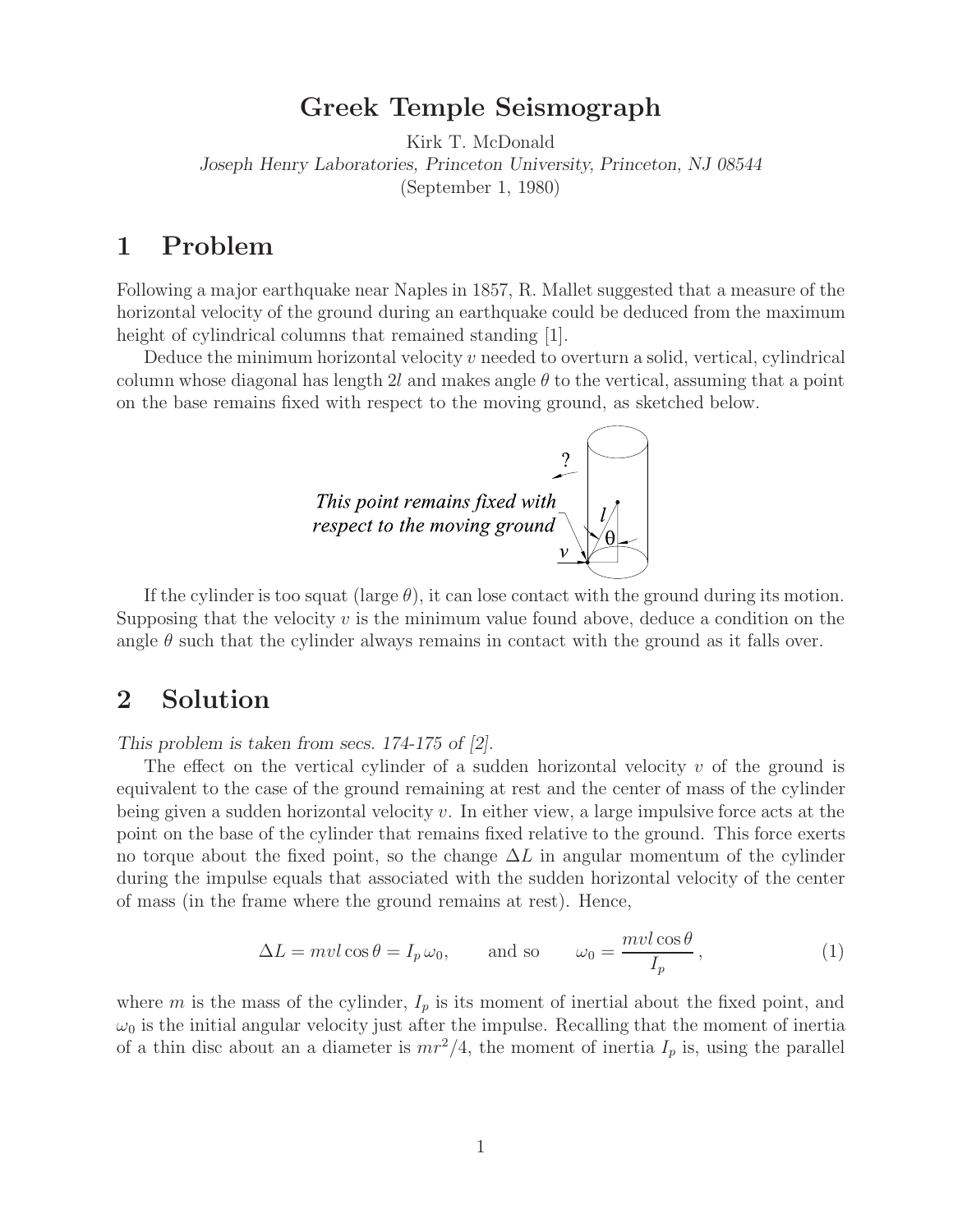axis theorem,

$$
I_p = \int_0^h \frac{m \, dy}{h} \left(\frac{r^2}{4} + r^2 + y^2\right) = \frac{m}{4} \left(5r^2 + \frac{4h^2}{3}\right) = \frac{ml^2}{12} (15\sin^2\theta + 16\cos^2\theta) = \frac{ml^2}{12} (15 + \cos^2\theta),\tag{2}
$$

noting that  $r = l \sin \theta$  and  $h = 2l \cos \theta$ .

The column will fall over if the initial kinetic energy  $I_p \omega_0^2/2$  just after the earthquake is sufficient that the center of mass of the column can rise from  $h/2 = l \cos \theta$  to l. Hence, the minimum velocity of the ground needed to topple the column is related by,

$$
mgl(1 - \cos\theta) = \frac{I_p \omega_{0,\text{min}}^2}{2} = \frac{m^2 v_{\text{min}}^2 l^2 \cos^2\theta}{2I_p},
$$
\n(3)

and so,

$$
v_{\min}^2 = \frac{2gI_p(1 - \cos\theta)}{m l \cos^2\theta} = \frac{gl(1 - \cos\theta)(15 + \cos^2\theta)}{\cos^2\theta}.
$$
 (4)

As the column rotates about the fixed point with angular velocity  $\omega(\phi)$ , where  $\phi$  is the angle of the diagonal to the vertical, it will lose contact with the ground if the normal force N goes to zero.



Referring to the figure above, the y-equation of motion of the center of mass of the cylinder is,

$$
F_y = m\ddot{y} = m\frac{d^2}{dt^2}(l\cos\phi) = ml\frac{d}{dt}(\omega\sin\phi) = ml(\dot{\omega}\sin\phi - \omega^2\cos\phi) = N - mg,\qquad(5)
$$

noting that  $d\phi/dt \equiv \dot{\phi} = -\omega$ . The normal force goes to zero if there is an angle  $\phi$  such that,

$$
g = l(\omega^2 \cos \phi - \dot{\omega} \sin \phi). \tag{6}
$$

As the column rotates (about the z-axis), conservation of energy relates  $\omega$  and  $\phi$  according to,

$$
\omega^2 = \omega_0^2 - 2\frac{mgl}{I_p}(\cos\phi - \cos\theta). \tag{7}
$$

If we restrict our attention to the case that the velocity of the ground is the minimum value  $(4)$ , then using eq.  $(3)$  in  $(7)$  yields,

$$
\omega^2 = \frac{2mgl}{I_p} (1 - \cos \phi). \tag{8}
$$